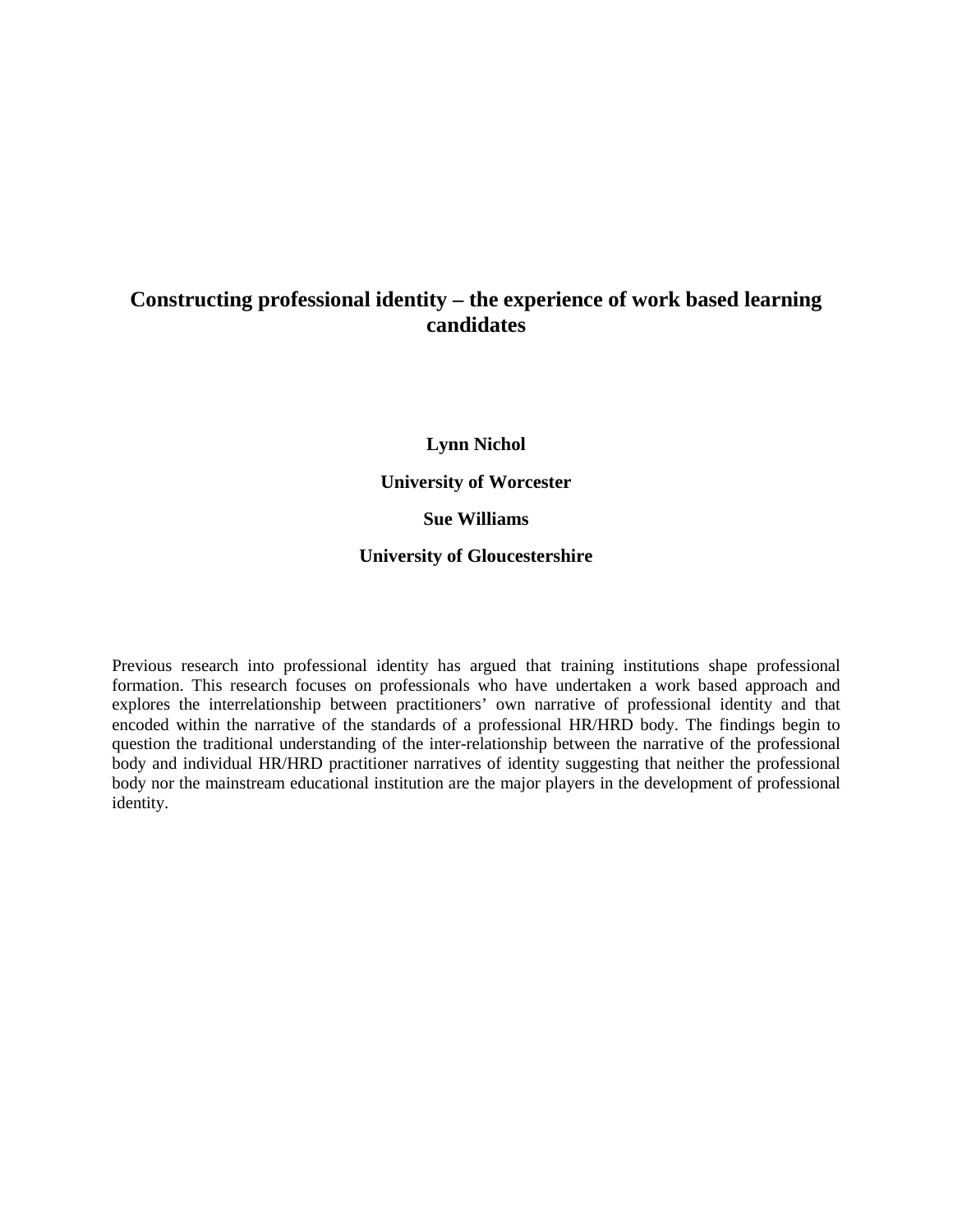#### **PROBLEM STATEMENT**

Previous research into professional identity has argued that training institutions shape professional formation by providing the knowledge base, the certification of technical competence and the official credentials for entry to professions (Muzio, Kirkpatrick & Kipping, 2011). Training for the profession in this scenario is completed prior to entry and is part of the socialisation process for the profession. This research investigates an alternative training and development process that of exploring the professional identity of senior HR/HRD practitioners who engage in a work based learning approach to gain their professional qualification in the middle of their career. The central objective of the research is:

To explore the interrelationship between practitioners' own narrative of professional identity and that encoded within the narrative of the standards of a professional HR/HRD body.

## **WORK BASED LEARNING PROGRAMME**

This paper reports the interim findings from phase one of an on-going study. The participants in the study are former candidates from a Professional Assessment Centre Programme (PAC) at one British university. PAC is a route to Chartered Membership of the professional HR/HRD body; The Chartered Institute of Personnel and Development (CIPD). It is a work based learning route that employs the candidate's work experience to provide an evidential context for assessment against the professional standards of CIPD. Attendance at formal classes is not part of the programme, an adviser meets regularly with the candidate throughout the process to discuss their evidence and facilitate reflection on the candidate's work based experience and the HR/HRD knowledge base. Students are assessed by a face-toface professional discussion.

## **PROFESSIONAL IDENTITY**

Traditionally research exploring professional identity in the US and UK has focused on redefining professional boundaries, particularly with the advent of new public service management (Bolton, 2005; Swailes, 2003). There has also been documentation of the emergence of the new commercialised professional and the tensions between the liberal and the managerially focused professions, (Noordegraaf, 2011). In criticising the dominance of these approaches, authors have begun to develop an alternative strand of work that explores the influence of the organisational context on identify (Faulconbridge and Muzio, 2008). It has been suggested that because of the changeability of the work environment it is no longer appropriate to define professional identity as a tripartite relationship between state, users and training institutions (Muzio, Kirkpatrick and Kipping, 2011). Baumann (2004) writes of current organisational times as creating the phenomenon of 'liquid identity', uncertain, fluid, out of which individual practitioners need to develop a sense of self, a personal view of what it means to be a professional. Pritchard and Symon (2011) describe the normative view of professionals as 'out of place in a more dynamic model of work'. They argue that the identity of a professional is not a label awarded after education and certification (Watson, 2002) but is 'an emergent, unpredictable and localized process' (p 96). Identity is constructed within and is contingent upon the local workplace. The work based learning route to professional qualification is embedded in the uncertain work place. Candidates are already experienced HR/HRD practitioners, who, in contrast to the traditional routes to professions, some years after entry to HR/HRD engage with the body of knowledge espoused by the gatekeeper to the profession, the professional body.

### **METHODOLOGY**

The research is located in the interpretivist tradition using one-to-one semi-structured interviews. To-date, seven interviews have been conducted. The participants were all working in HR/HRD. The interviews explored their own HR/HRD identity, the perception of the characteristics of an HR/HRD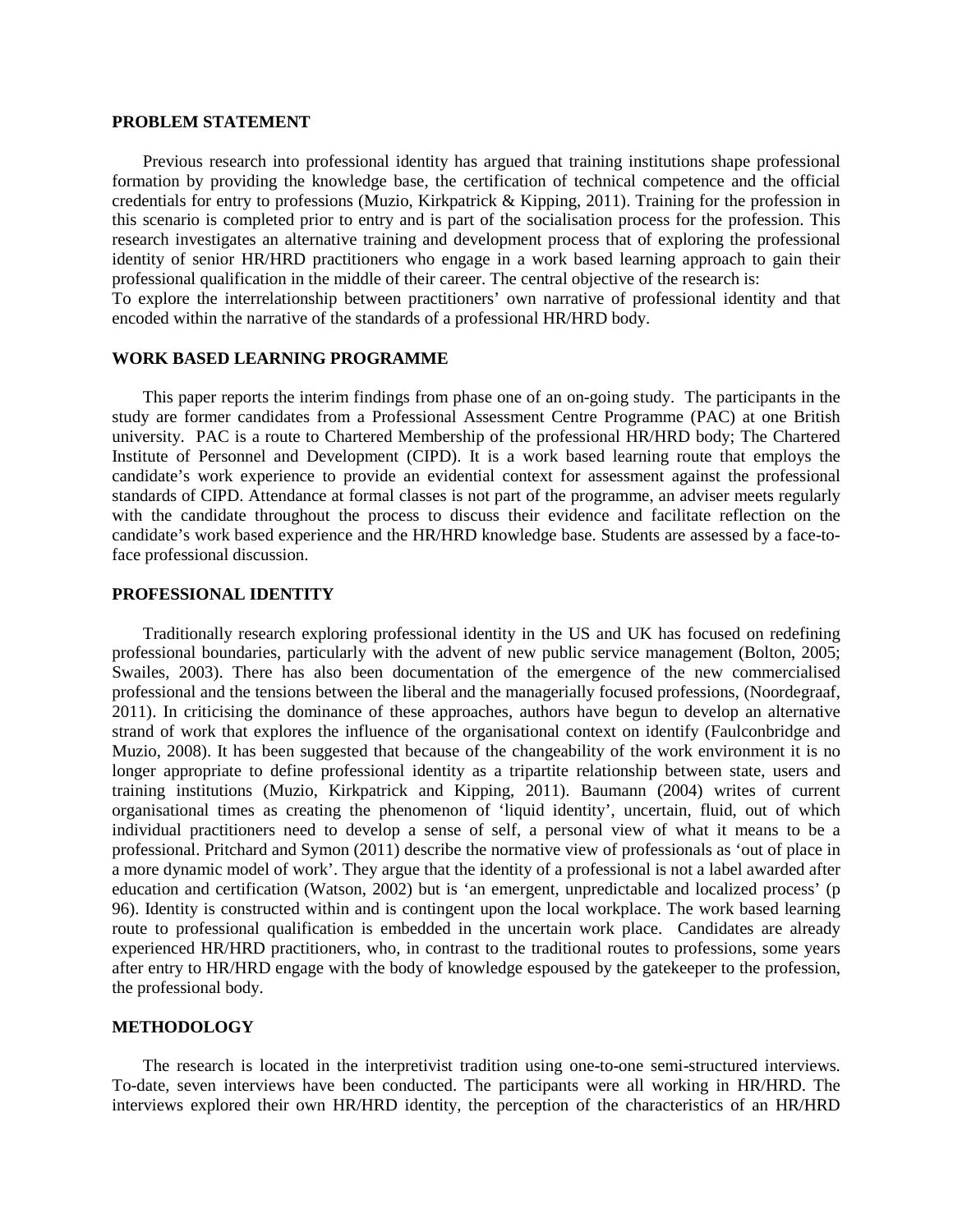professional and their engagement with the work based learning programme. The researchers are currently both academic HRD tutors but both with a practitioner background prior to an academic career. Therefore the influence of a post experience professional qualification on an individual's professional persona is germane to our own teaching practises and important to the wider understanding of the role of HRD.

#### **DISCUSSION**

We are reluctant to draw any firm conclusions from this research to date as we are unable to compare those who have undertaken work based and traditional routes to professional qualification without the completion of the next phases. However the interviews identify a number of experiences that provide insight into how individuals view their own identity, the contribution of work based learning and the influence of the professional body standards.

A common theme amongst the participants seems to be in seeing the qualification as a way of confirming expertise and building confidence. This confidence boost theme resonates strongly throughout the interviews. The participants identified that through undertaking work based learning they evaluated their professional practice formed in the organisational context, against the theoretical models of HR and the professional body's standards thereby self-validating their own practice.

Often the participants wanted to demonstrate that their expertise was comparable with their colleagues who had studied through the conventional pre-work experience route. Given the criticism and concern about the appropriateness of the traditional model of training for professionals by many authors, including Baumann (2004), Pritchard and Symons (2011) and Watson (2002) it is interesting to note that the participants perceived that the standards of the professional body were a valuable benchmark for their professional practice. Many of the participants had become involved in HR/HRD from very different career starting points and none had entered HR/HRD as a first choice career. Their formation mirrored the localised, fluid process suggested by Watson (2002) only seeking qualification once they were senior and experienced HR/HRD professionals. However local formation is not sufficient validation for the participants, who required external legitimisation of their experience through certification and selflegitismisation through reviewing their own practice and undergoing assessment. It was an opportunity to validate their experience by gaining membership of a professional body. One participant suggested that it was a way of gaining confidence that her experiences were legitimate, another described gaining her work based learning qualification as being given 'a seal of approval from the world'. It appears that although experienced HR/HRD practitioners the participants did not feel complete as a professional without the 'badge' of membership of a professional body. It is less clear whether the narrative of the professional body is more powerful than just granting a 'badge' that is valuable in difficult economic circumstances, or is strongly influential in joining with the organisational narrative to develop each practitioner's unique professional identity.

Despite developing their HR/HRD expertise in the workplace the participants had some common understandings of the characteristics essential for HR/HRD citing fairness and integrity as key attributes. Traditional models of professional formation would suggest that such shared understandings would be developed through prework education. None of the participants had taken part in formal HR/HRD education however all the participants identified specific colleagues in HR/HRD who had acted as mentors providing an alternative approach to developing professional characteristics than pre-work education.

Although sharing a common view on the ethical standpoint required in HR/HRD the participants described their role in many ways suggesting different perceptions of identity. One participant described herself as 'Queen Bee'; a sole HR practitioner in her organisation pursuing a role that is totally different from 'the role described in HR magazines'. She perceives her roles as 'paid to advise and point out the consequences if you continue down this path'. Working alone is both a structural feature of this participant's work and a way of working. She believes that the HR/HRD role should be 'slightly apart from everyone else'. She doesn't want to be 'drinking with someone one night and then having to sack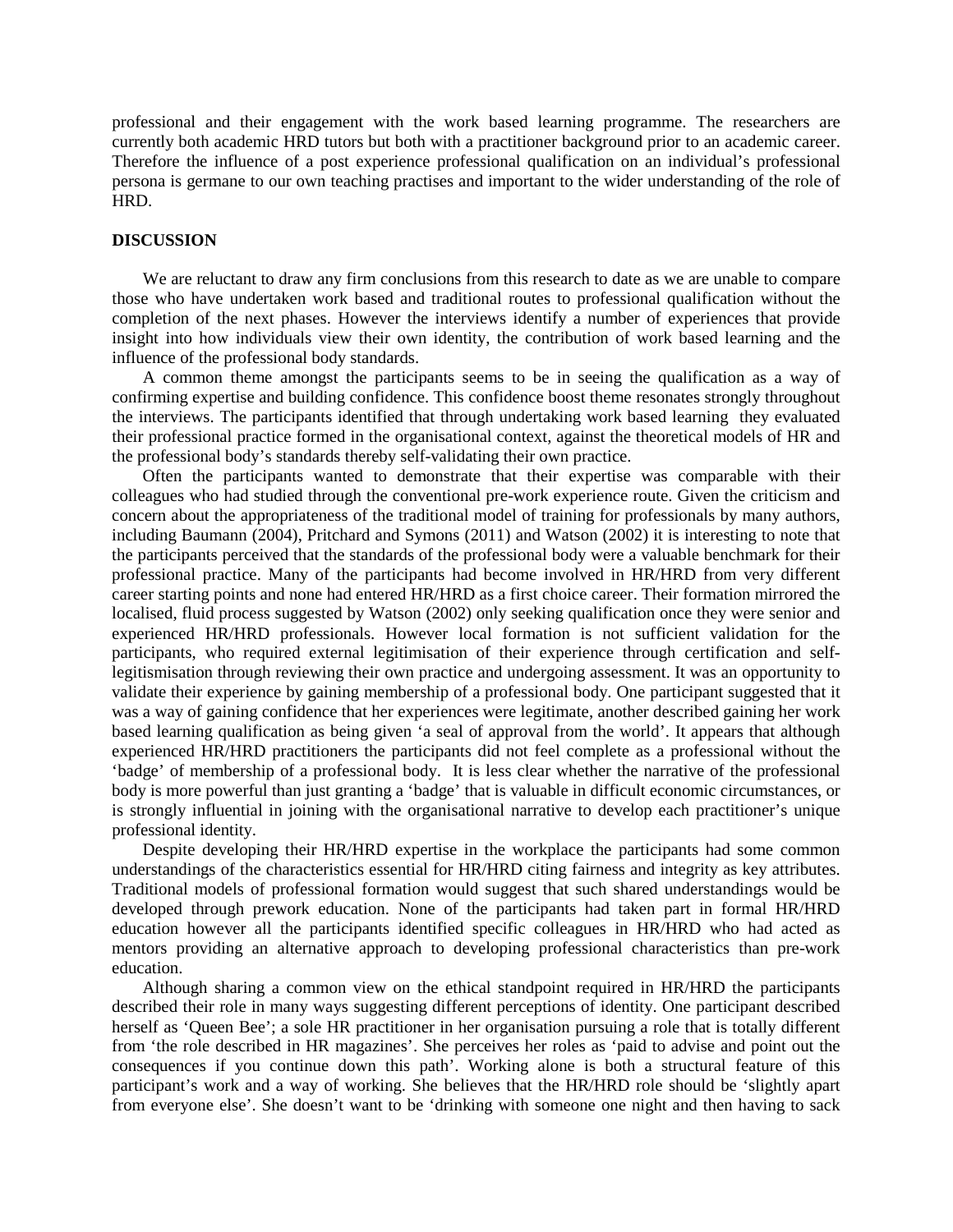them the next day'. Other participants describe their roles in different ways including change agent, strategic leader and a 'sign-post' enabling others to find solutions. In contrast to the participant who sees herself as slightly apart they emphasise the centrality of the HR/HRD role to others in the organisation. These different ideas appear to emerge from organisation context echoing Watson's (2002) view that professional identity is contingent on situation rather than educational experience.

This is further supported by the role of reflection in the PAC process. PAC candidates are required to reflect and evaluate the linkages between their own practice and the CIPD standards. The participants see reflection as central to confirming confidence in their own identity and role. For work based learning candidates consideration of the evaluation of their own practice against the standards of the professional body is a personal activity and confirmation that they have reached a professional standard. There is evidence in this research that the participants have differing roles and understandings of self, echoing Baumann's (2004) view that identity is liquid with each practitioner forming their own view of self. Participants sometimes found it difficult to locate themselves across the diverse range of standards expected by the professional body, supporting the notion that work based learning provided the opportunity for each practitioner to explore their own identity and then through the assessment make their individual and unique identity explicit to themselves.

### **IMPACT OF HRD ON PROFESSIONAL IDENTITY**

Jorgenson and Henrikson (2011, p.138) argue that HRD has a role in 'bridging the gap' or sustaining 'the bonds between individuals, organisations and the contexts in which these organisations occur'; a role, therefore, in understanding the construction of professional identity. They argue that individuals experience their world through "the narrative forces by which individuals construct themselves as meaningful individuals in the world" (p131). They emphasise that individuals integrate their past, present and future through the process of narration. PAC could be described as an example of a process of narration, constructing the participants' reality but against a series of ordered, focused professionally developed narratives i.e. that of the CIPD standards. In terms of gaining the qualification, the evidence provided was but one selection of material to tell their story of competence; there could have been many others. However in studying the ways in which these professionals now relate to their organisations or situations as a result of gaining the qualification provides HRD practitioners with insights into how such programmes are or are not integrated into their organisational narratives and how the narrative of the professional body interrelates with the personal and organisational narrative of each practitioner. At a future stage the research might seek to explore the latent narrative of the development of their careers and satisfaction with their profession over time.

The findings from the research begin to question the traditional understanding of the interrelationship between the narrative of the professional body and individual HR/HRD practitioner narratives of identity suggesting that neither the professional body nor the mainstream educational institution are the major players in the development of professional identity. It is not the academic that is central stage here but the interactions in the workplace and the HR/HRD mentors chosen by each individual practitioner.